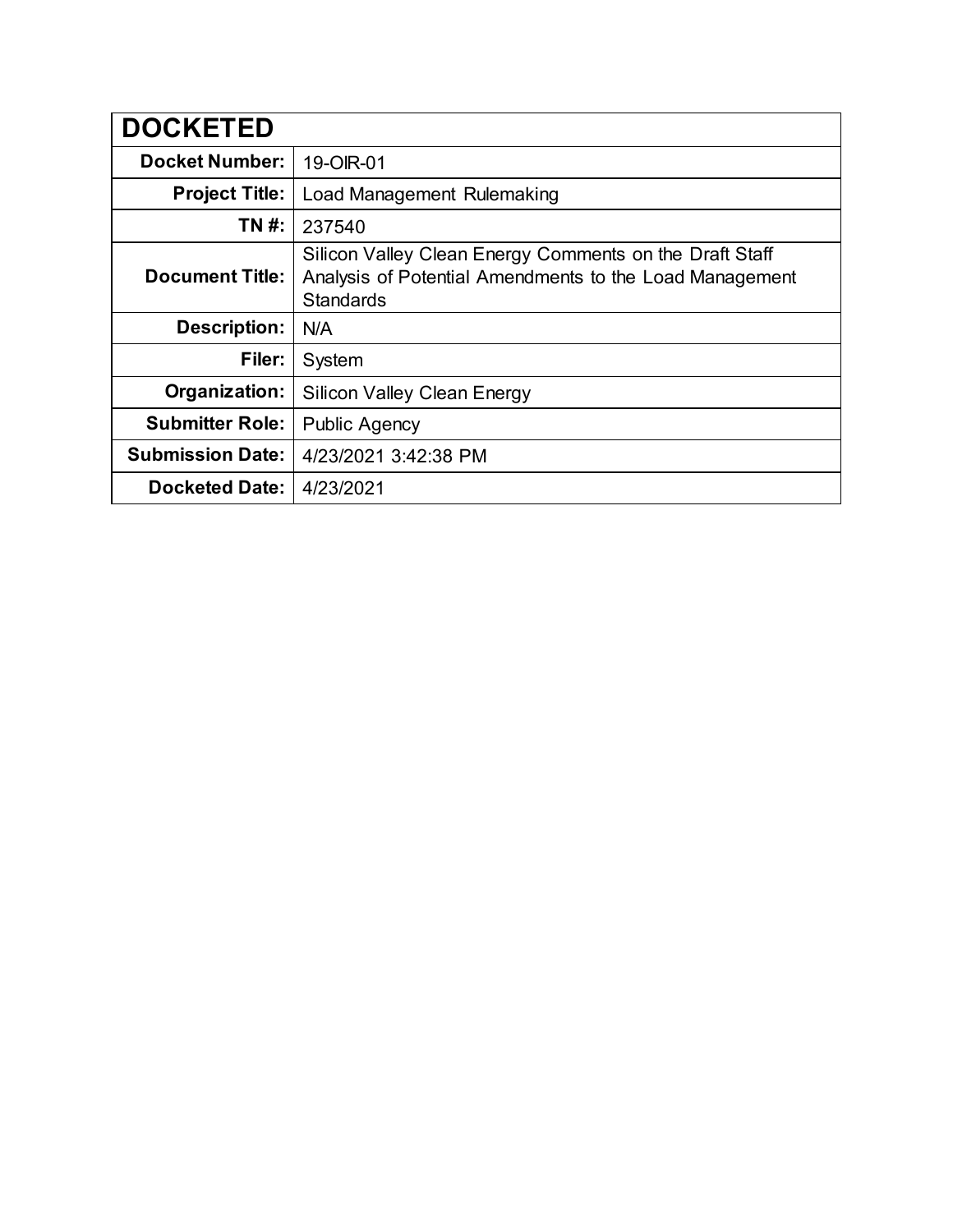Comment Received From: Silicon Valley Clean Energy Submitted On: 4/23/2021 Docket Number: 19-OIR-01

## Silicon Valley Clean Energy Comments on the Draft Staff Analysis of Potential Amendments to the Load Management Standards

Additional submitted attachment is included below.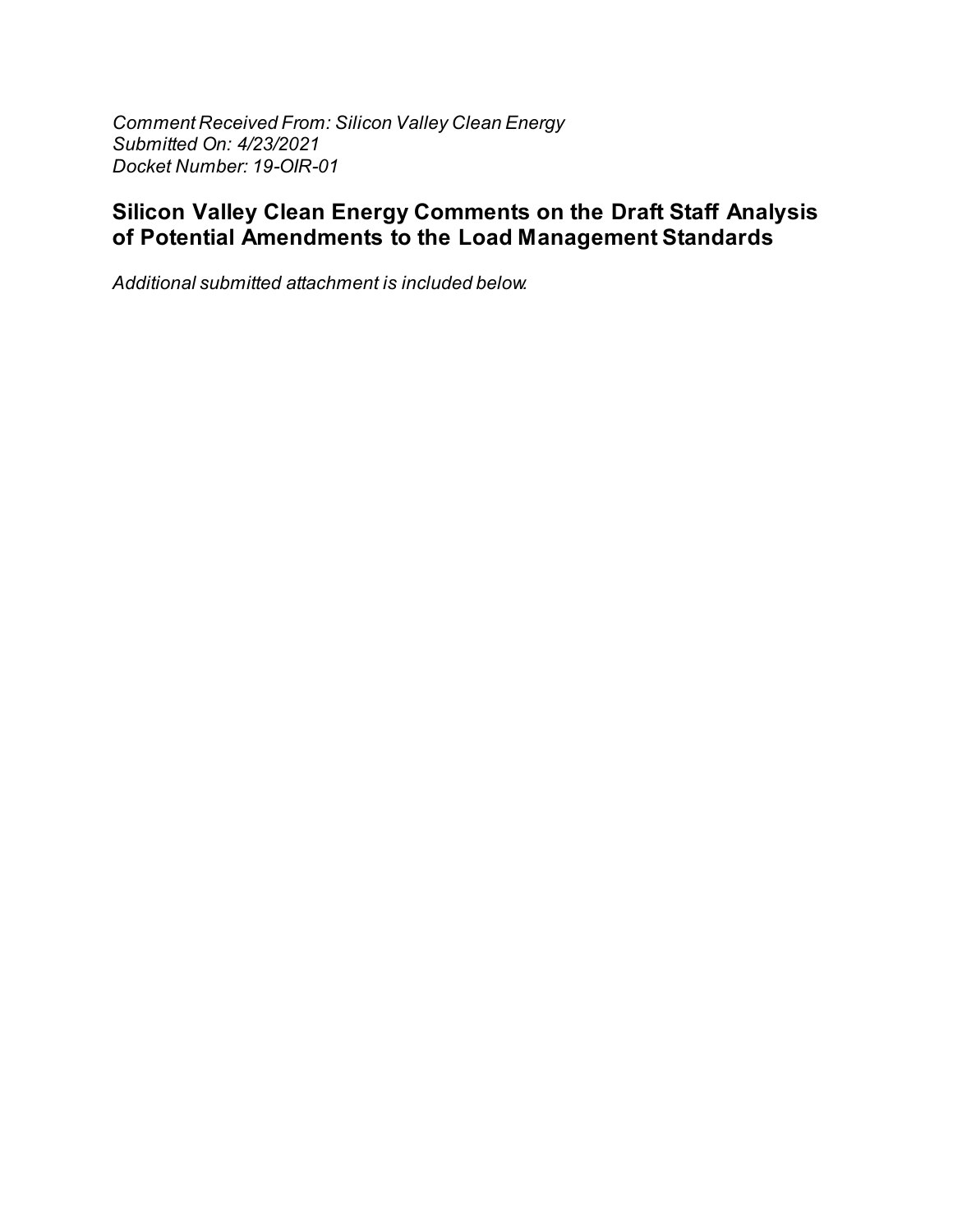

333 W El Camino Real, Suite 330 | Sunnyvale, CA 94087 | 1-844-474-SVCE (7823) | SVCleanEnergy.org

April 23, 2021

California Energy Commission Docket Office, MS-4 Re: Docket No. 19-OIR-01 1516 Ninth Street Sacramento, CA 95814-5512

Re: Comments of Silicon Valley Clean Energy on the California Energy Commission Docket No. 19-OIR-01: Proposed Amendments to the Load Management Tariff Standard

Dear Commissioners:

[Silicon Valley Clean Energy](http://www.svcleanenergy.org/) (SVCE) appreciates the opportunity to submit comments to the California Energy Commission (CEC) regarding the Draft Staff Analysis of Potential Amendments to the Load Management Standards ("Staff Report").

SVCE is a community choice aggregator(CCA) serving thirteen communities in the San Francisco Bay Area. SVCE's mission is to reduce dependence on fossil fuels by providing carbon-free, affordable and reliable electricity and innovative programs within the community.

SVCE strongly supports the goals and objectives of the rulemaking to streamline and leverage automated demand flexibility to support achieving a carbon-free, affordable, and reliable grid. In addition, SVCE submits the following comments for consideration by the CEC.

## 1. The Commission should provide additional documentation on the MIDAS rate database design and anticipated use for stakeholder review and input.

SVCE fully supports the goal of constructing a statewide database of machine-readable rates. Given the complexity and nuance of retail electricity rates, key decisions regarding the scope, design and functionality of the database will necessarily dictate the range of potential use cases where it can be leveraged. The design of the database will therefore dictate ultimately how useful (and used) it will be to third parties and customers. Information provided in the Staff Report was highly appreciated; however, additional documentation should be shared with stakeholders for review and input, including specifically a more comprehensive description of the design and anticipated use. For examples, topics that merit further clarification and description include whether or how: 1) non-energy components of rates are expected to be captured and used, 2) CCA generation rates and investor-owned utility (IOU) unbundled transmission and distribution rates are expected to be organized, and 3) NEM rates and annual billing will be captured. Clarification of the specific priority use cases that guided the database design, as well as anticipated limitations, would also be highly instructive and inform stakeholder input. Careful consideration at this stage will help ensure that the full potential of the rate database will be realized, and that the benefits will exceed implementation costs.

Campbell | Cupertino | Gilroy | Los Altos | Los Altos Hills | Los Gatos | Milpitas | Monte Sereno | Morgan Hill | Mountain View | Saratoga | Sunnyvale | Unincorporated Santa Clara County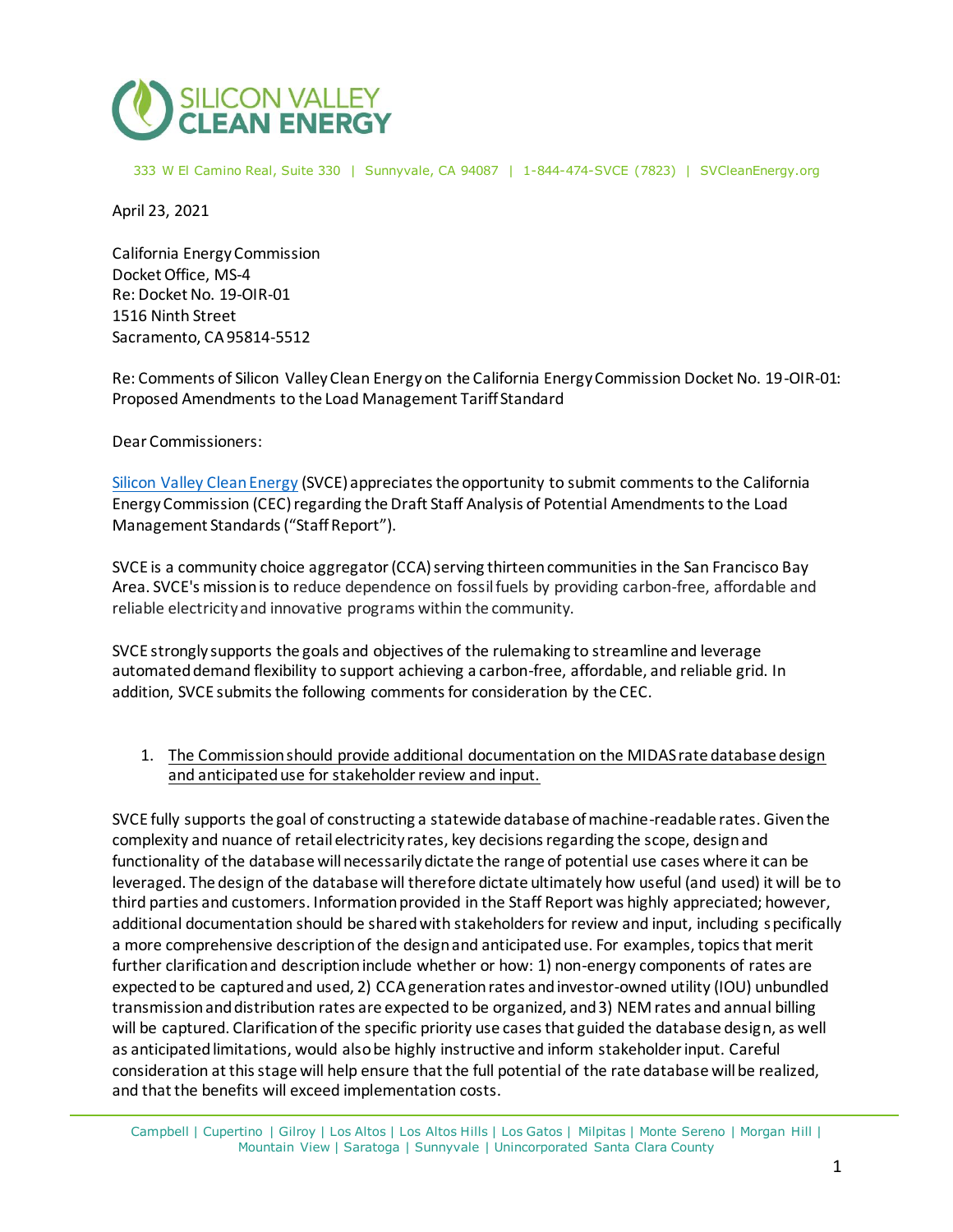

333 W El Camino Real, Suite 330 | Sunnyvale, CA 94087 | 1-844-474-SVCE (7823) | SVCleanEnergy.org

2. The Commission should leverage learnings from non-compliance driven implementations of Green Button Connect platforms to inform the requirements for the standard rate information access tool.

SVCE launched the first UL-tested Green Button Connect platform wit[h UtilityAPI](http://utility.energy/) in March 2020 called th[e SVCE Data Hive.](http://data.svcleanenergy.org/) The Data Hive provides free, instant, authorized access to standardized utility and billing data for third parties, such as solar and storage installers, demand response providers, and energy service companies. Since launching the platform, SVCE has gathered input from hundreds of individuals and entities, including residential and commercial customers, third parties, local governments, nonprofits and other industry stakeholders. Based on their input, SVCE strongly encourages the CEC to require the following for the standard rate information access tool:

- **a. The rate information access tool should be standardized across all utilities.** Third parties typically operate across multiple CCA, IOU and public-owned utility (POU) service territories. Third parties operating in SVCE service territory, for instance, are also at a minimum serving customers of PG&E, San Jose Clean Energy, City of Palo Alto Utilities, Silicon Valley Power, and Peninsula Clean Energy. This was one of the most commonly cited pain points by third parties – specifically, the cost and complexity of integrating multiple unique data access methods into their business processes. As already emphasized in the Staff Report, the Commission is absolutely right to require that the rate information access tool be standardized across all utilities, which will be critical for its success.
- b. **The registration process for third parties to use the rate information access tool should be streamlined and free.** Registering with the SVCE Data Hive can take less than five minutes and incurs no direct or indirect costs to third parties<sup>1</sup>. Over 140 third parties have registered to date<sup>2</sup>. By contrast, registering with any one of the California's IOU Green Button Connect platforms is estimated to take several months and can incur tens of thousands of dollars in integration costs.
- c. **The customer authentication step should only require information that is readily available in a wallet or purse.** For customer lookup, for instance, only a phone number or email address need be required. Then, a one-time passcode can be issued for authentication. This is an industry standard method for authentication, prevalent in the banking and tech sectors. Eliminating the need for a customer to have their utility account number on hand (which they won't) or to remember their online account credentials (which they won't) such as the PG&E Share My Data platform will greatly improve the customer experience, as well as prevent attrition and delays in the enrollment process of flexibility services.
- d. **Ongoing authorization to access a customer's rate is required for many use cases.** SVCE launched an electric vehicle smart charging pilot wit[h ev.energy](https://ev.energy/) called GridShift: EV

<sup>1</sup> The SVCE Data Hive registration form for third parties can be found here[: https://utilityapi.com/register/svce](https://utilityapi.com/register/svce) <sup>2</sup> SVCE Data Hive Director[y: https://data.svcleanenergy.org/directory](https://data.svcleanenergy.org/directory)

Campbell | Cupertino | Gilroy | Los Altos | Los Altos Hills | Los Gatos | Milpitas | Monte Sereno | Morgan Hill | Mountain View | Saratoga | Sunnyvale | Unincorporated Santa Clara County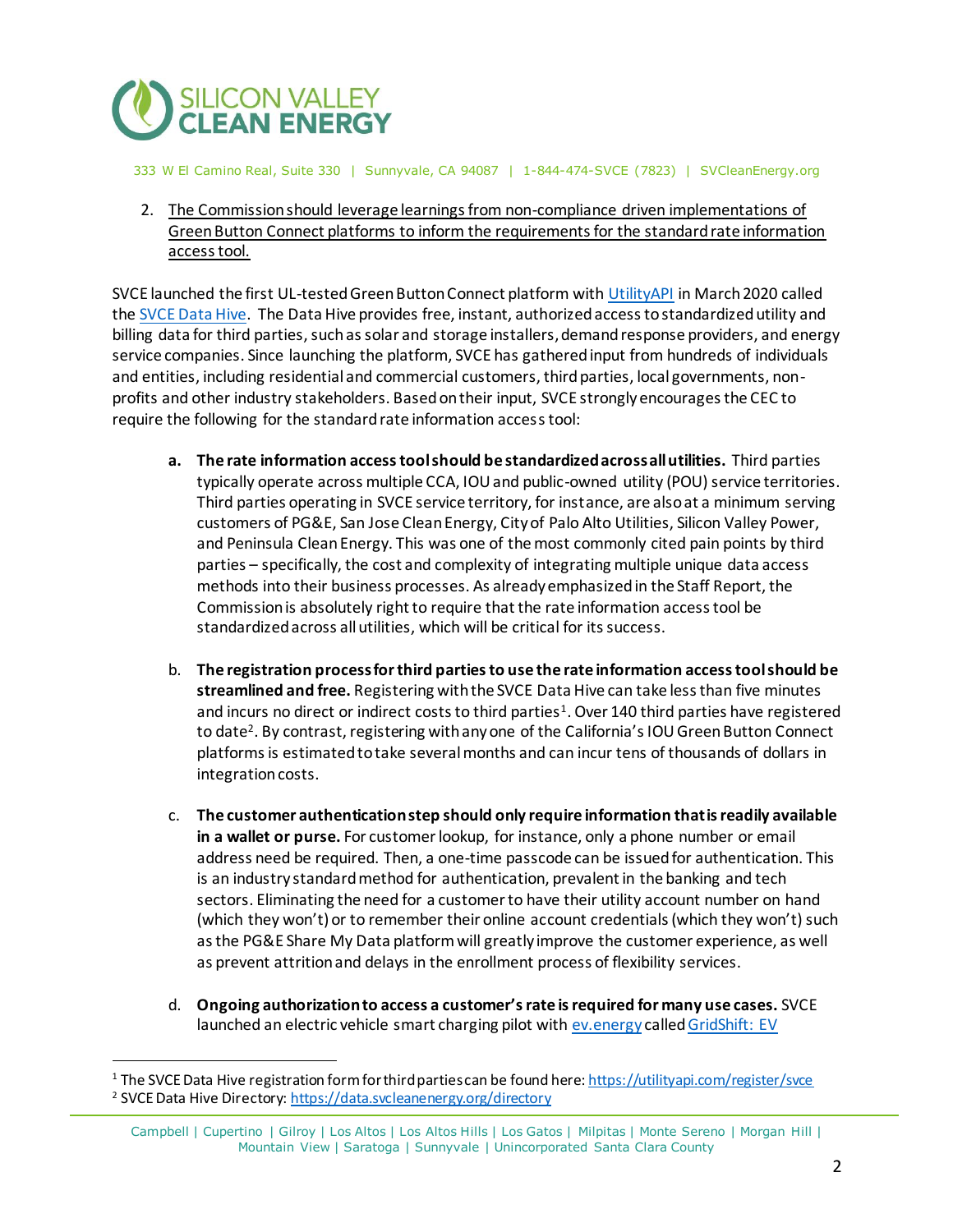

- 333 W El Camino Real, Suite 330 | Sunnyvale, CA 94087 | 1-844-474-SVCE (7823) | SVCleanEnergy.org [Charging.](https://www.svcleanenergy.org/gridshift-ev/) Through this pilot, a customer downloads the app, connects their vehicle, connects to the Data Hive to pull their current electricity rate, and sets their driving preferences. Then, the platform automatically optimizes their charging schedule to minimize their retail electricity costs and grid emissions. For this type of use case, it is paramount that the electricity rate that's being used by the platform is the customer's *current* rate – otherwise, mistakenly charging the vehicle based on a different rate can easily result in bill spikes. Our GridShift pilot leverages the Data Hive, which enables ongoing authorizations which ensures that charging is being optimized using the customer's current rate. The rate information access tool should enable ongoing authorizations, which will be relevant for a variety of key load management use cases.
	- e. **Last but not least, the streamlined use of the rate information access tool must not rely on customers knowing who their load serving entity is, or third parties being familiar with CCA service territory boundaries.** The other primary barrier experienced by third parties using the Data Hive tool is that customers often do not know whether they are a CCA customer or bundled utility customer. Third parties also may not be familiar with the exact service territory boundaries of CCAs, and know which load serving entities may serve a region. For the standard rate information access tool to be successful, it must not require this knowledge of either the customer or the third party. An address or geolocation look-up is one technical solution that can easily address this consequential challenge.
- 3. Discriminatory data access that CCAs have been subject to by the California Public Utilities Commission and IOUs should not delay the implementation timeline of the proposed standard. Instead, this standard should provide yet further justification to accelerate the rectification of inadequate and unjustifiable data sharing practices.

Currently, CCAs operating in PG&E service territory do not receive advanced metering infrastructure (AMI) data from PG&E with sufficient quality, granularity, completeness, and timeliness required to comply with the proposed requirement to propose an hourly rate. In fact, discriminatory data access inhibits CCAs from effectively carrying out the most basic daily functions of a load serving entity, including load forecasting and innovative rate design. Current practices are counter to the legislative intent of California's billions of dollars in smart grid investments<sup>3</sup>. And, there are significant real-world consequences. Recently and notably, CAISO determined that it directly contributed to causing the rolling blackouts last August 2020 in the Final Root Cause Analysis<sup>4</sup>. The Commission should not let the current state of discriminatory data access practices delay the implementation of the proposed standard – achieving our overarching goals of an affordable, reliable and decarbonized grid absolutely require rectifying these practices.

<sup>3</sup> Senate Bill 17 (Padilla 2008)

<sup>4</sup> <http://www.caiso.com/Documents/Final-Root-Cause-Analysis-Mid-August-2020-Extreme-Heat-Wave.pdf>

Campbell | Cupertino | Gilroy | Los Altos | Los Altos Hills | Los Gatos | Milpitas | Monte Sereno | Morgan Hill | Mountain View | Saratoga | Sunnyvale | Unincorporated Santa Clara County